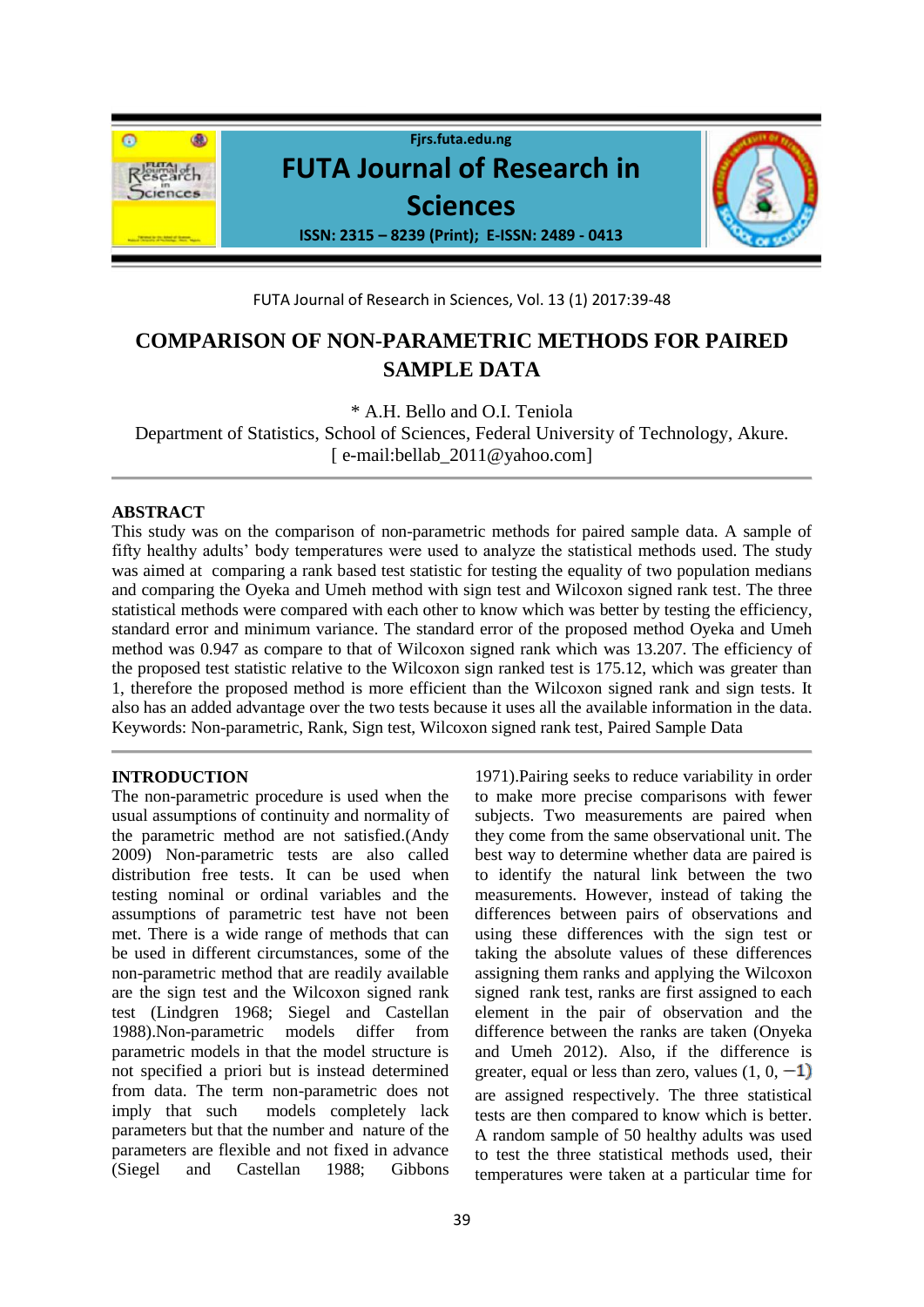two days. The observation of day 1 was paired with the observation of day 2 for each subject.

The objectives of this research are to test the performances and efficiency of the three statistical methods used for pair sample data; i.e to test whether the performances of Onyeka and Umeh method is better and efficient than Sign test and Wilcoxon signed rank test.

#### **METHODOLOGY**

The data used was researched by Dr. Steven Wasserman, Dr. Philip Mackowiak, and Dr. Myron Levine from University of Maryland, U.S.A. as will be shown in the study (Mario 2011)

**SIGN TEST:** The sign test is a relatively simple non-parametric procedure for testing hypothesis about the central tendency of a non-normal probability distribution. It is a non-parametric version of the paired t test used when pairing is appropriate and when normality assumption required for the t- test. It allocates a sign either positive (+) or negative (-), to each observation according to whether it is greater or less than some hypothesized value. It is also based on differences d, between the pairs of observation. The information used by the sign test from this difference is the sign of  $d$  (+ or -), i.e. paired sample sign test only uses the sign of paired difference ranks.(Gibbons 1971; Mario 2011; Siegel and Castellan 1988)

**WILCOXON SIGNED RANK TEST:** Wilcoxon signed rank test was designed by Frank Wilcoxon (Wilcoxon 1945). It account for the magnitude of the observations. Paired sample Wilcoxon signed rank test uses magnitude and sign of the paired difference ranks. It (also referred to as the Wilcoxon matched pairs signed ranks test) is designed for use with repeated measures.

(Gibbons 1971; Mario 2011; Siegel and Castellan 1988)

**OYEKA AND UMEH METHOD:** Oyeka, I.C.A. and Umeh, E.U. (Oyeka and Umeh, 2012) developed a method in which ranks are first assigned either from the smallest to the largest or from the largest to the smallest member of the paired observations rather than taking the difference between pairs of observation and applying the sign test or assigning ranks to the absolute values of the difference and applying the Wilcoxon signed rank test. A rank based test statistic is developed using the ranks assigned first to the pairs of observation, which is used to test the equality of two population medians. Rank  $r_{i1}$  is assigned to the first pair and  $r_{i2}$  is assigned to the second pair as follows;

$$
r_{i1} = \begin{cases} 1 \text{ if } x_{i2} > x_{i1} \\ 1.5 \text{ if } x_{i2} = x_{i1} \\ 2 \text{ if } x_{i2} < x_{i1} \end{cases} \text{ for } I = 1, 2, ... n
$$

$$
r_{i2} = \begin{cases} 1 \text{ if } x_{i1} > x_{i2} \\ 1.5 \text{ if } x_{i1} = x_{i2} \\ 2 \text{ if } x_{i1} < x_{i2} \end{cases} \text{ for } I = 1, 2, ... n
$$

Let ….. (1)

Define 
$$
U = \begin{cases} 1 & \text{if } r_i > 0 \\ 0 & \text{if } r_i = 0 \\ -1 & \text{if } r_i < 0 \end{cases}
$$
 ...... (2)

For  $I = 1, 2, \ldots n$ 

If paired observations are randomly drawn from the population, then  $\pi^+$ ,  $\pi^0$ , and  $\pi^-$  are respectively the probabilities that the second elements  $(x_{i2})$  in the pairs of the observations are on the average greater than equal to or less than the first elements  $x_{i1}$  in the pairs of the observations. (Oyeka; Ebuh ; Nwankwo ; Obiora-Ilouno; Ibeakuzie and Utazi , 2010). Let  $\pi^+ = P (U_i = 1) \pi^0 = P (U_i = 0);$ 

$$
\pi^- = P(U_i = -1)
$$

Where  $\pi^+ + \pi^0 + \pi^- = 1$  ………… (3)

Let 
$$
W = \sum_{i=1}^{n} U_i
$$
 ....... (4)

$$
E(U_i) = \sum U P(U_i)
$$
  

$$
E(U_i) = 1(\pi^+) + 0(\pi^0) + (-1)(\pi^-)
$$

$$
E(U_i) = 1(\pi^+) + 0(\pi^0) + (-1)(\pi^-)
$$

$$
E(U_i)=\pi^+ - \pi^- \qquad \qquad \ldots \ldots \ldots \ldots \ldots (5)
$$

Var(
$$
U_i
$$
) = E( $U_i$ )<sup>2</sup> - (E( $U_i$ ))<sup>2</sup> ......... (6)

Var 
$$
(U_i) = \pi^+ + \pi^- - (\pi^+ - \pi^-)^2
$$

The estimated probabilities are;

$$
\widehat{\pi}^+ = \frac{f^+}{n}, \widehat{\pi}^0 = \frac{f^0}{n}; \widehat{\pi}^- = \frac{f^-}{n} \tag{7}
$$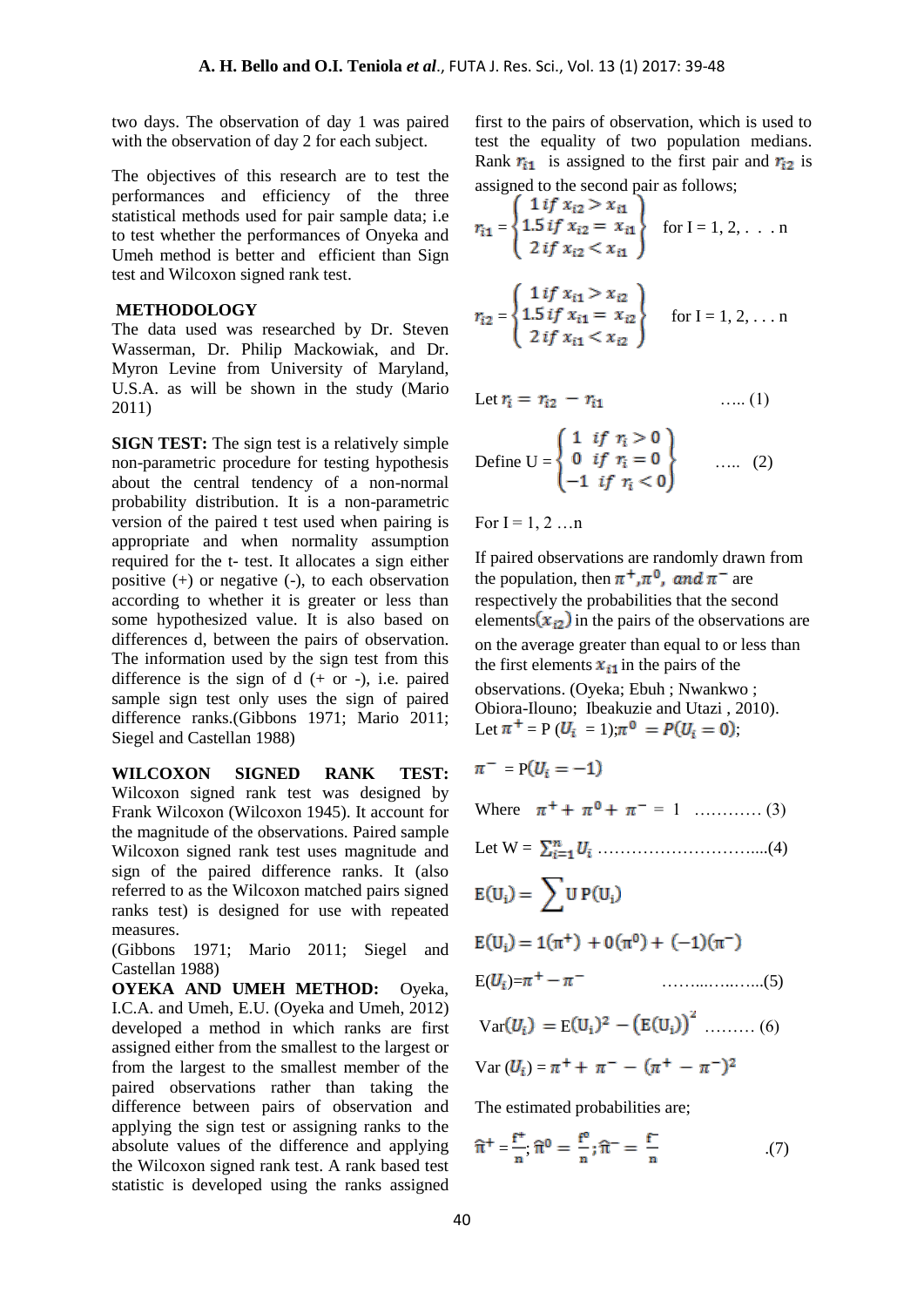Where  $f^+, f^0$  and  $f^-$  are the respective the numbers of  $1^s$ ,  $0^s$  and  $-1^s$  in the frequency distribution of size n of the numbers in  $U_i$ ,

$$
i = 1, 2...n
$$

Let: E (W) =  $\sum_{i=1}^{n} E(U_i) = n(\pi^+ - \pi^-)$  (8) Var (W) =  $\sum_{i=1}^{n} var(u_i)$  =

$$
n(\pi^+ + \pi^- - (\pi^+ - \pi^-)^2)
$$
 ....... (9)

Equation (8) is estimated as:

$$
\hat{\pi}^+ - \hat{\pi}^- = \frac{w}{n} \tag{10}
$$

From equation (10) in equation (9), the sample estimate of the variance of W becomes

Var (W) = 
$$
n(\hat{\pi}^+ + \hat{\pi}^-) - \frac{w^2}{n}
$$
 (11)

If the population medians are equal, then  $\pi^+$  –  $\pi^-$  would be expected to be equal to zero. Assuming the population medians differ by some constant values,  $\theta$ , i.e.

 $\pi^+ - \pi^- = \theta$ , therefore, a null hypothesis for the research;

$$
H_0: \pi^+ - \pi^- = \theta
$$
  

$$
H_1: \pi^+ - \pi^- \neq \theta
$$
 (12)

If  $H_0$  is true then the test statistic;<br>  $X^2 = \frac{(w-n\theta)^2}{var(w)} = \frac{(w-n\theta)^2}{n(\hat{\pi}^+ + \hat{\pi}^-) - \frac{w^2}{n}}$  has has

approximately the chi-square distribution with one (1) degree of freedom for sufficiently large n and may be used to test the null hypothesis of equation (12). The null hypothesis is rejected at the level of Significance if  $X^2 \geq X^2_{1-\alpha/2,1}$ 

Also, if the constant value  $\theta = 0$ , then;

$$
X^{2} = \frac{W^{2}}{Var(W)} = \frac{W^{2}}{n(\hat{\pi}^{+} + \hat{\pi}^{-})}
$$
(13)

 $H_0$  Is rejected, if  $X^2 \geq X^2_{1-\alpha/2}$ , 1

#### **MINIMUM VARIANCE**

Minimum Variance is an unbiased estimator that has lower variance than any unbiased estimator for all possible values of the parameter. Variance is the square of standard deviation.

#### **STANDARD ERROR**

The standard error is the standard deviation of the sampling distribution of a statistic. Standard error is a statistical term that measures the accuracy with which a sample represents a population. In statistics, a sample mean deviates from the actual mean of a population; this deviation is the standard error. The standard error is denoted by  $S_E$ .  $S_E = \frac{S_E}{\sqrt{S_E}}$ ; where S.D is the standard deviation.

#### **EFFICIENCY**

The efficiency of a test tells us the power of such test. It is a term used in the comparison of various statistical procedures. The relative efficiency of two procedures is the ratio of their efficiencies. It is often defined using the variance, the statistical method with the minimum variance is said to be more efficient. The relative efficiency of two sets is a measure of the relative power of two sets. To prove that the proposed test statistic "W" is generally more powerful than the Wilcoxon signed rank sum test statistic that ignore zero absolute differences. To show that "W" is relatively more efficient that "T" for a specified sample size. Note that the variance of "T" for a given sample size "n" is

Var (T) = 
$$
\frac{n(n+1)(2n+1)}{24}
$$
  
Var (W) =  $n(\hat{\pi}^+ + \hat{\pi}^-) - \frac{w^2}{n}$ 

The efficiency of "W" relative to "T" is calculated as;

 $\begin{array}{l} \displaystyle{ {\rm RE}(W,T) \over {\rm Var}(\textit{\textbf{T}}) } = \frac{{\rm Var}(\textit{\textbf{T}})}{2 {\rm ar}(\pi^+ + \pi^- - (\pi^+ - \pi^-)^2)} \geq \\ \end{array}$  $(n+1)(2n+1)$  $24(1-\pi^0)$ 

Note that  $\pi^{+} + \pi^{-} + \pi^{0} = 1$ Hence,  $\pi^+ + \pi^- = 1 - \pi^0$ ;  $(\pi^+ - \pi^-)^2 > 0$  $RE(W, T) > 1$ ; For all  $n \ge 1$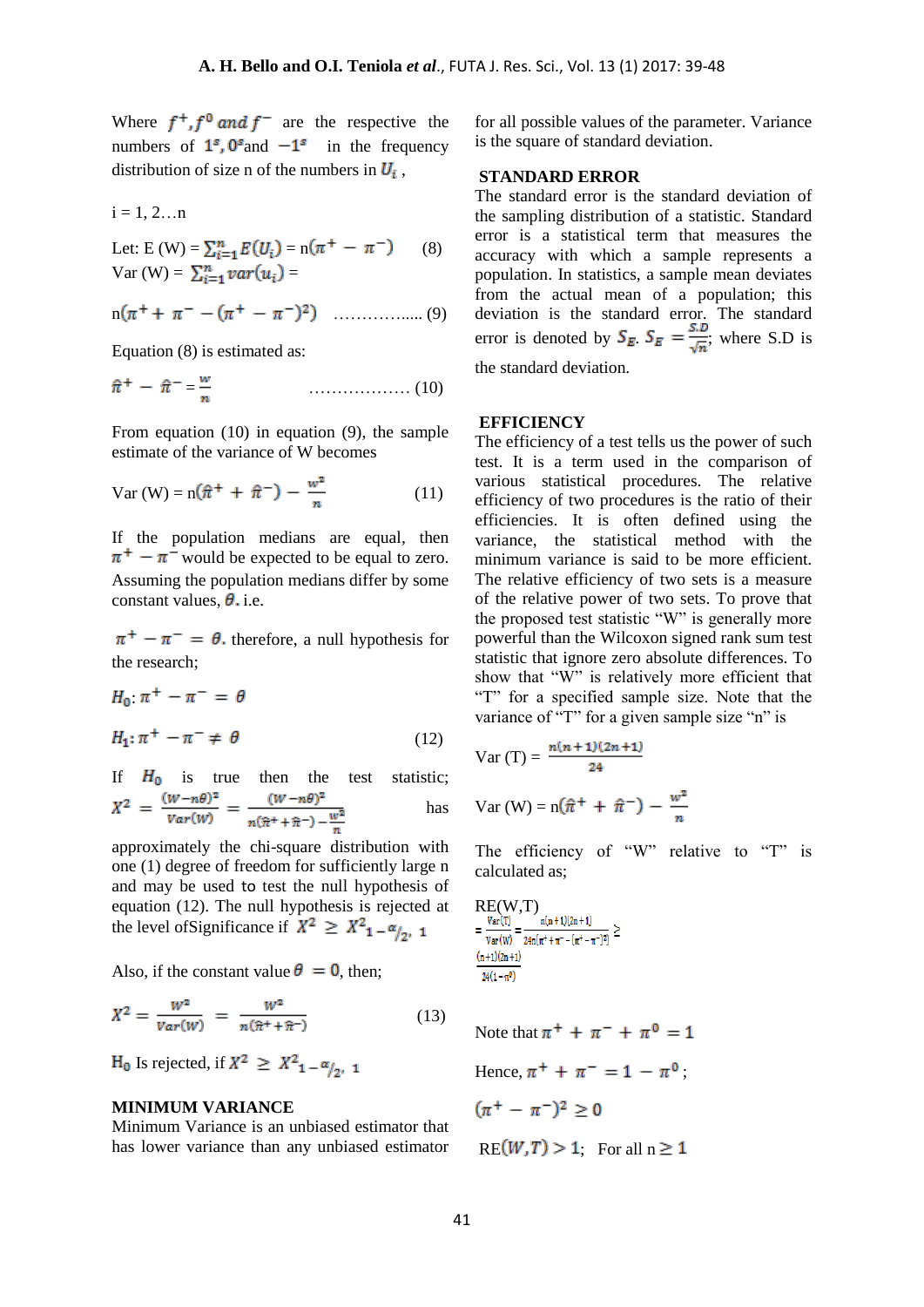Therefore, the proposed test statistic is relatively more efficient than the Wilcoxon signed rank test statistic.

# **DATA ANALYSIS**

# **SIGN TEST**

HYPOTHESIS

 $H_0$ : The distribution of the two groups is the same

 $H_1$ : The distribution is different

Level of significance  $\alpha = 0.05$ 

#### **TEST STATISTICS**

The sample size is greater than 25 (i.e. Large Samples), the test statistics Z is;

$$
Z = \frac{(x+0.5) - (0.5n)}{\frac{\sqrt{n}}{2}}
$$

Decision Rule: Reject  $H_0$  if Z calculated > Z tabulated, otherwise do not reject.

# TABLE 1: SIGN TEST

| <b>SUBJECT</b>   | $x_{i1}$ | $x_{i2}$ | SIGN of $(x_{i2} - x_{i1})$ |
|------------------|----------|----------|-----------------------------|
|                  |          |          |                             |
| $\mathbf 1$      | 98.0     | 98.6     | $^{+}$                      |
| $\mathbf 2$      | 98.8     | 98.6     |                             |
| $\mathbf{3}$     | 98.0     | 98.0     | 0                           |
| $\pmb{4}$        | 98.8     | 98.0     |                             |
| $\mathsf S$      | 98.8     | 99.0     | $\boldsymbol{+}$            |
| $\boldsymbol{6}$ | 97.6     | 98.4     | $\ddag$                     |
| $\overline{7}$   | 98.6     | 98.4     |                             |
| 8                | 98.6     | 98.4     |                             |
| 9                | 98.8     | 98.4     |                             |
| $10\,$           | 98.0     | 98.6     | $\boldsymbol{+}$            |
| $11\,$           | 98.2     | 98.6     | $\boldsymbol{+}$            |
| 12               | 98.0     | 98.8     | $\boldsymbol{+}$            |
| 13               | 98.0     | 98.6     | $\boldsymbol{+}$            |
| 14               | 97.0     | 97.0     | $\pmb{0}$                   |
| 15               | 97.2     | 97.0     |                             |
| 16               | 98.2     | 98.8     | $\pm$                       |
| $17\,$           | 98.1     | 97.3     |                             |
| 18               | 98.2     | 98.7     | $\pm$                       |
| 19               | 98.5     | 97.4     |                             |
| 20               | 98.5     | 98.9     | $\pm$                       |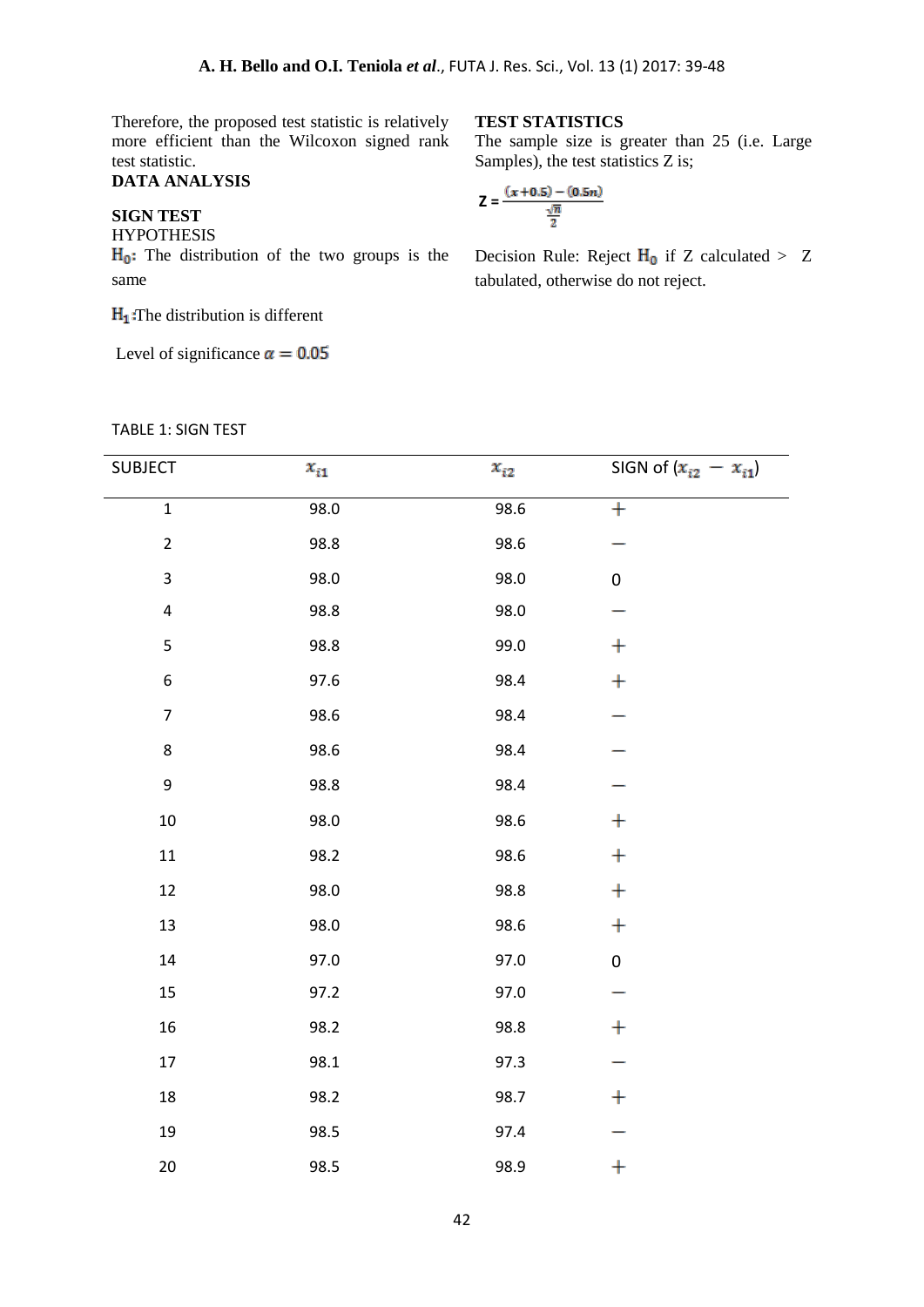| 21     | 99.0 | 98.6 |                  |
|--------|------|------|------------------|
| 22     | 98.0 | 99.5 | $\pm$            |
| 23     | 97.0 | 97.5 | $\pm$            |
| 24     | 97.3 | 97.3 | $\pmb{0}$        |
| 25     | 97.3 | 97.6 | $\ddagger$       |
| 26     | 98.1 | 98.2 | $\pm$            |
| 27     | 97.8 | 98.7 | $\ddot{}$        |
| 28     | 99.0 | 99.4 | $\pm$            |
| 29     | 97.6 | 98.2 | $\pm$            |
| $30\,$ | 97.4 | 98.0 | $\pm$            |
| 31     | 98.0 | 98.6 | $\pm$            |
| 32     | 97.4 | 98.6 | $\pm$            |
| 33     | 98.0 | 97.2 |                  |
| 34     | 98.6 | 98.6 | $\mathbf 0$      |
| 35     | 98.6 | 98.2 |                  |
| 36     | 98.4 | 98.0 |                  |
| 37     | 97.0 | 97.8 | $\pm$            |
| 38     | 98.4 | 98.4 | $\boldsymbol{0}$ |
| 39     | 99.0 | 98.6 |                  |
| 40     | 98.0 | 98.6 | $\ddagger$       |
| 41     | 99.4 | 99.0 |                  |
| 42     | 97.8 | 97.6 |                  |
| 43     | 98.2 | 96.9 |                  |
| 44     | 99.2 | 97.6 |                  |
| 45     | 99.0 | 97.1 |                  |
| 46     | 97.7 | 97.9 | $\ddot{}$        |
| 47     | 98.2 | 98.4 | $\bf{+}$         |
| 48     | 98.2 | 97.3 |                  |
| 49     | 98.8 | 98.0 |                  |
| 50     | 98.1 | 97.5 |                  |
|        |      |      |                  |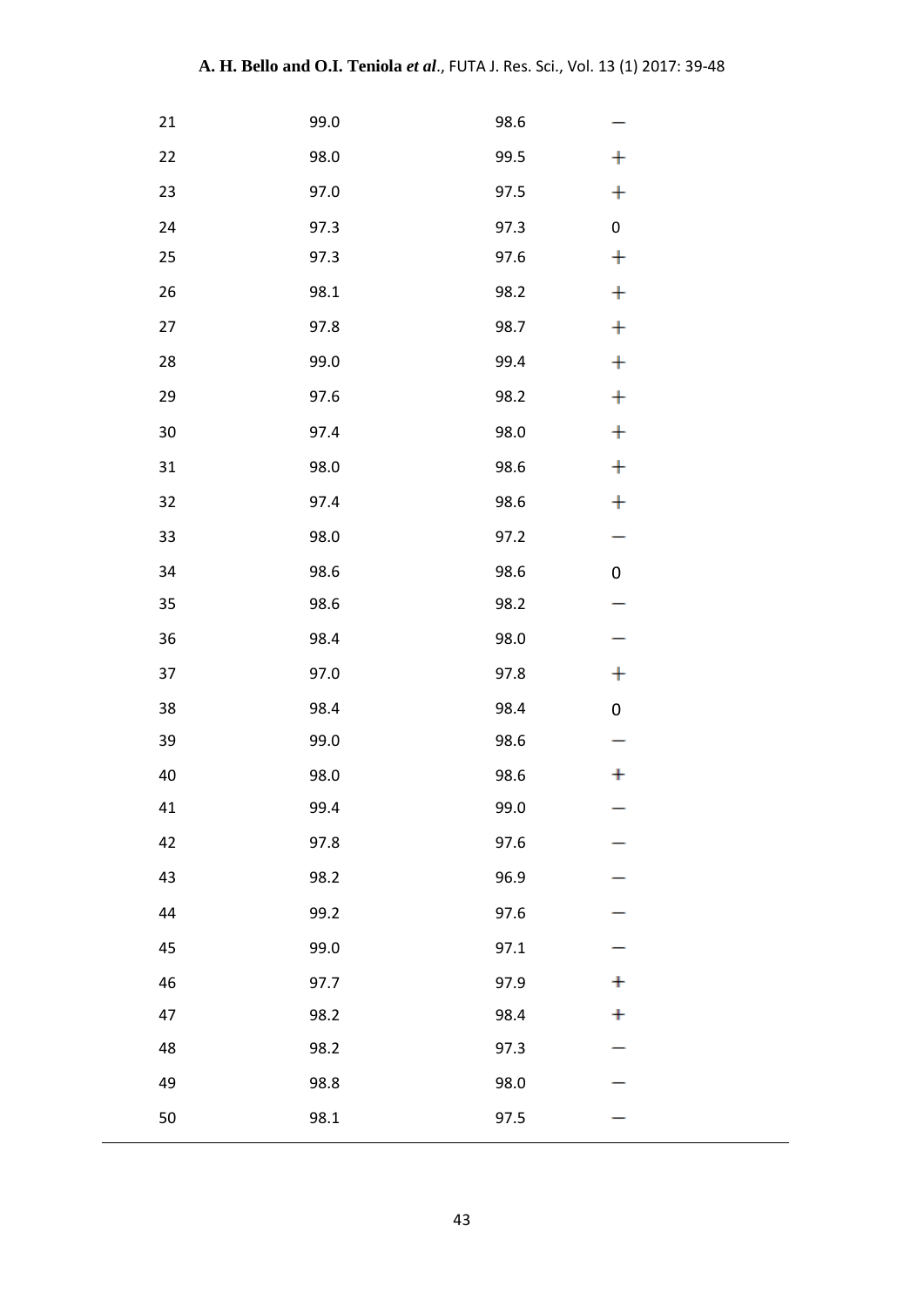$$
n = 45, N_{+} = 24, N_{-} = 21, x = 21
$$

$$
Z = \frac{(x+0.5) - (0.5n)}{\frac{\sqrt{n}}{2}}; Z = \frac{(21+0.5) - 0.5(45)}{\frac{\sqrt{45}}{2}};
$$
  

$$
Z = -0.2981
$$

Conclusion: Since  $0.2981 < 1.96$ , we do not reject the null hypothesis and conclude that the distribution of the two groups are the same.

# **WILCOXON SIGNED RANK TEST** HYPOTHESIS

 $H_0$ : There is no difference between the Temperature at day 1 and day 2

 $H_1$ : There is difference

Level of significance  $\alpha = 0.05$ 

**TEST STATISTICS**

 The test statistics Z for sample size greater than 30  $(n > 30)$  is;

$$
Z = \frac{W_+ - \frac{n(n+1)}{4}}{\sqrt{\frac{n(n+1)(2n+1)}{24}}} \qquad \qquad \dots \dots \dots \dots \dots \dots \dots \dots \dots \dots \tag{15}
$$

Decision Rule: Reject $H_0$ , if  $Z_{cal} > Z\alpha_{12}$ , Otherwise do not reject.

| SUBJECT        | $x_{i1}$ | $x_{i2}$ | $d_i =$<br>$(x_{i2} - x_{i1})$ | $ d_i $          | $r_i\,$     | Signed rank    |
|----------------|----------|----------|--------------------------------|------------------|-------------|----------------|
| $\mathbf{1}$   | 98.0     | 98.6     | $+0.6$                         | 0.6              | 26          | $+26$          |
| $\overline{2}$ | 98.8     | 98.6     | $-0.2$                         | 0.2              | 5.5         | $-5.5$         |
| 3              | 98.0     | 98.0     | $\mathbf 0$                    | $\pmb{0}$        | $\equiv$    | $\blacksquare$ |
| 4              | 98.8     | 98.0     | $-0.8$                         | 0.8              | 34          | $-34$          |
| 5              | 98.8     | 99.0     | $+0.2$                         | 0.2              | 5.5         | $+5.5$         |
| 6              | 97.6     | 98.4     | $+0.8$                         | 0.8              | 34          | $+34$          |
| $\overline{7}$ | 98.6     | 98.4     | $-0.2$                         | 0.2              | 5.5         | $-5.5$         |
| 8              | 98.6     | 98.4     | $-0.2$                         | 0.2              | 5.5         | $-5.5$         |
| 9              | 98.8     | 98.4     | $-0.4$                         | 0.4              | 15          | $-15$          |
| 10             | 98.0     | 98.6     | $+0.6$                         | 0.6              | 26          | $+26$          |
| 11             | 98.2     | 98.6     | $+0.4$                         | 0.4              | 15          | $+15$          |
| 12             | 98.0     | 98.8     | $+0.8$                         | 0.8              | 34          | $+34$          |
| 13             | 98.0     | 98.6     | $+0.6$                         | 0.6              | 26          | $+26$          |
| 14             | 97.0     | 97.0     | $\pmb{0}$                      | $\pmb{0}$        |             |                |
| 15             | 97.2     | 97.0     | $-0.2$                         | 0.2              | 5.5         | $-5.5$         |
| 16             | 98.2     | 98.8     | $+0.6$                         | 0.6              | 26          | $+26$          |
| 17             | 98.1     | 97.3     | $-0.8$                         | 0.8              | 34          | $-34$          |
| 18             | 98.2     | 98.7     | $+0.5$                         | 0.5              | 20.5        | $+20.5$        |
| 19             | 98.5     | 97.4     | $-1.1$                         | $1.1\,$          | 40          | $-40$          |
| 20             | 98.5     | 98.9     | $+0.4$                         | 0.4              | 15          | $+15$          |
| 21             | 99.0     | 98.6     | $-0.4$                         | 0.4              | 15          | $-15$          |
| 22             | 98.0     | 99.5     | $+1.5$                         | 1.5              | 43          | $+43$          |
| 23             | 97.0     | 97.5     | $+0.5$                         | 0.5              | 20.5        | $+20.5$        |
| 24             | 97.3     | 97.3     | $\pmb{0}$                      | $\boldsymbol{0}$ |             |                |
| 25             | 97.3     | 97.6     | $+0.3$                         | 0.3              | 10          | $+10$          |
| 26             | 98.1     | 98.2     | $+0.1$                         | 0.1              | $\mathbf 1$ | $+1$           |
| 27             | 97.8     | 98.7     | $+0.9$                         | 0.9              | 38.5        | $+38.5$        |
| 28             | 99.0     | 99.4     | $+0.4$                         | 0.4              | 15          | $+15$          |
| 29             | 97.6     | 98.2     | $+0.6$                         | 0.6              | 26          | $+26$          |
|                |          |          |                                |                  |             |                |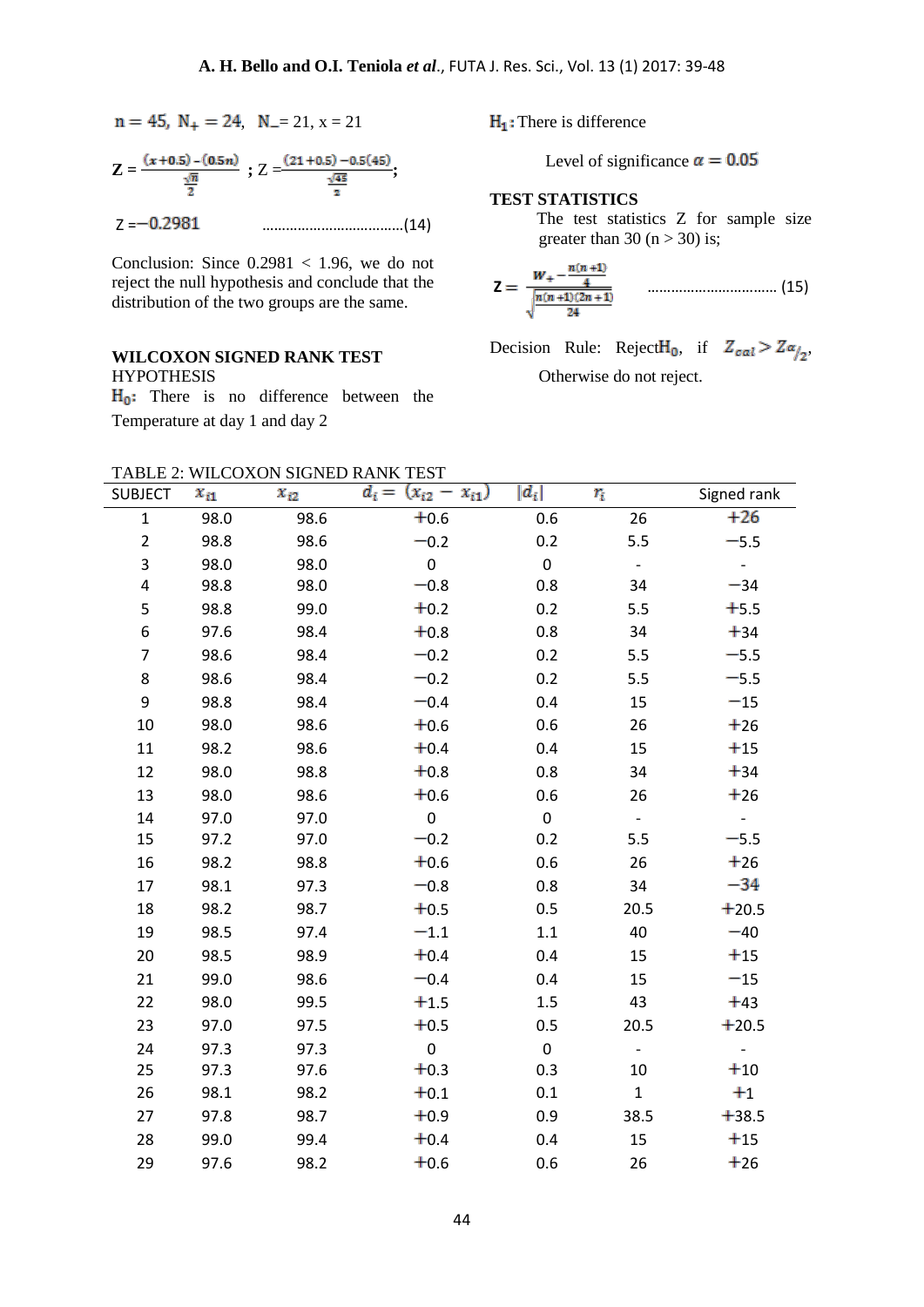| 30 | 97.4 | 98.0 | $+0.6$      | 0.6         | 26                       | $+26$                    |
|----|------|------|-------------|-------------|--------------------------|--------------------------|
| 31 | 98.0 | 98.6 | $+0.6$      | 0.6         | 26                       | $+26$                    |
| 32 | 97.4 | 98.6 | $+1.2$      | 1.2         | 41                       | $+41$                    |
| 33 | 98.0 | 97.2 | $-0.8$      | 0.8         | 34                       | $-34$                    |
| 34 | 98.6 | 98.6 | $\mathbf 0$ | $\mathbf 0$ | $\overline{\phantom{a}}$ | $\overline{\phantom{a}}$ |
| 35 | 98.6 | 98.2 | $-0.4$      | 0.4         | 15                       | $-15$                    |
| 36 | 98.4 | 98.0 | $-0.4$      | 0.4         | 15                       | $-15$                    |
| 37 | 97.0 | 97.8 | $+0.8$      | 0.8         | 34                       | $+34$                    |
| 38 | 98.4 | 98.4 | $\mathbf 0$ | $\mathbf 0$ | $\overline{\phantom{a}}$ |                          |
| 39 | 99.0 | 98.6 | $-0.4$      | 0.4         | 15                       | $-15$                    |
| 40 | 98.0 | 98.6 | $+0.6$      | 0.6         | 26                       | $+26$                    |
| 41 | 99.4 | 99.0 | $-0.4$      | 0.4         | 15                       | $-15$                    |
| 42 | 97.8 | 97.6 | $-0.2$      | 0.2         | 5.5                      | $-5.5$                   |
| 43 | 98.2 | 96.9 | $-1.3$      | 1.3         | 42                       | $-42$                    |
| 44 | 99.2 | 97.6 | $-1.6$      | 1.6         | 44                       | $-44$                    |
| 45 | 99.0 | 97.1 | $-1.9$      | 1.9         | 45                       | $-45$                    |
| 46 | 97.7 | 97.9 | $+0.2$      | 0.2         | 5.5                      | $+5.5$                   |
| 47 | 98.2 | 98.4 | $+0.2$      | 0.2         | 5.5                      | $+5.5$                   |
| 48 | 98.2 | 97.3 | $-0.9$      | 0.9         | 38.5                     | $-38.5$                  |
| 49 | 98.8 | 98.0 | $-0.8$      | 0.8         | 34                       | $-34$                    |
| 50 | 98.1 | 97.5 | $-0.6$      | 0.6         | 26                       | $-26$                    |

 $\mathrm{W}_+ \rightarrow$  Sum of ranks with positive sign  $=26+5.5+$  $n = 45$ ;  $34 + ... + 5.5 + 5.5 = 546$ 

Var(T) = 
$$
\frac{n(n+1)(2n+1)}{24}
$$
; Var(T) =  $\frac{45(45+1)(2(45)+1)}{24}$ ; Var(T) = 7848.75  

$$
Z = \frac{W_{+} - \frac{n(n+1)}{4}}{\sqrt{\frac{n(n+1)(2n+1)}{24}}}
$$
; Z =  $\frac{546 - \frac{45(45+1)}{4}}{\sqrt{\frac{45(45+1)(2(45)+1)}{24}}}$ ; Z = 0.3217

Conclusion: Since  $Z_{cal} < Z_{\alpha/2}(1.96)$ , we do not reject  $H_0$  and conclude that there is no significant difference.

### TABLE 3: OYEKA AND UMEH METHOD

| <b>SUBJECT</b> | $x_{i1}$ | $x_{i2}$ |              |                | $r_{i1}$ $r_{i2}$ $r_i = r_i$ | $U_i = \begin{cases} 0 & if r \\ -1 & if \end{cases}$ | $\int 1$ if $r d_i = (x_{i2} \mid d_i)$ |     | Rankof<br>$ d_i $ |
|----------------|----------|----------|--------------|----------------|-------------------------------|-------------------------------------------------------|-----------------------------------------|-----|-------------------|
| 1              | 98.0     | 98.6     | $\mathbf{1}$ | $\overline{2}$ | $\overline{1}$                | 1                                                     | $+0.6$                                  | 0.6 | 26                |
| 2              | 98.8     | 98.6     | 2            | $\mathbf{1}$   | $-1$                          | $-1$                                                  | $-0.2$                                  | 0.2 | 5.5               |
| 3              | 98.0     | 98.0     |              | $1.5$ 1.5      | $\overline{\phantom{0}}$      | $\mathbf{0}$                                          | $\Omega$                                | 0   |                   |
| 4              | 98.8     | 98.0     | 2            | $\mathbf{1}$   | $-1$                          | $-1$                                                  | $-0.8$                                  | 0.8 | 34                |
| 5              | 98.8     | 99.0     | $\mathbf{1}$ | 2              | 1                             |                                                       | $+0.2$                                  | 0.2 | 5.5               |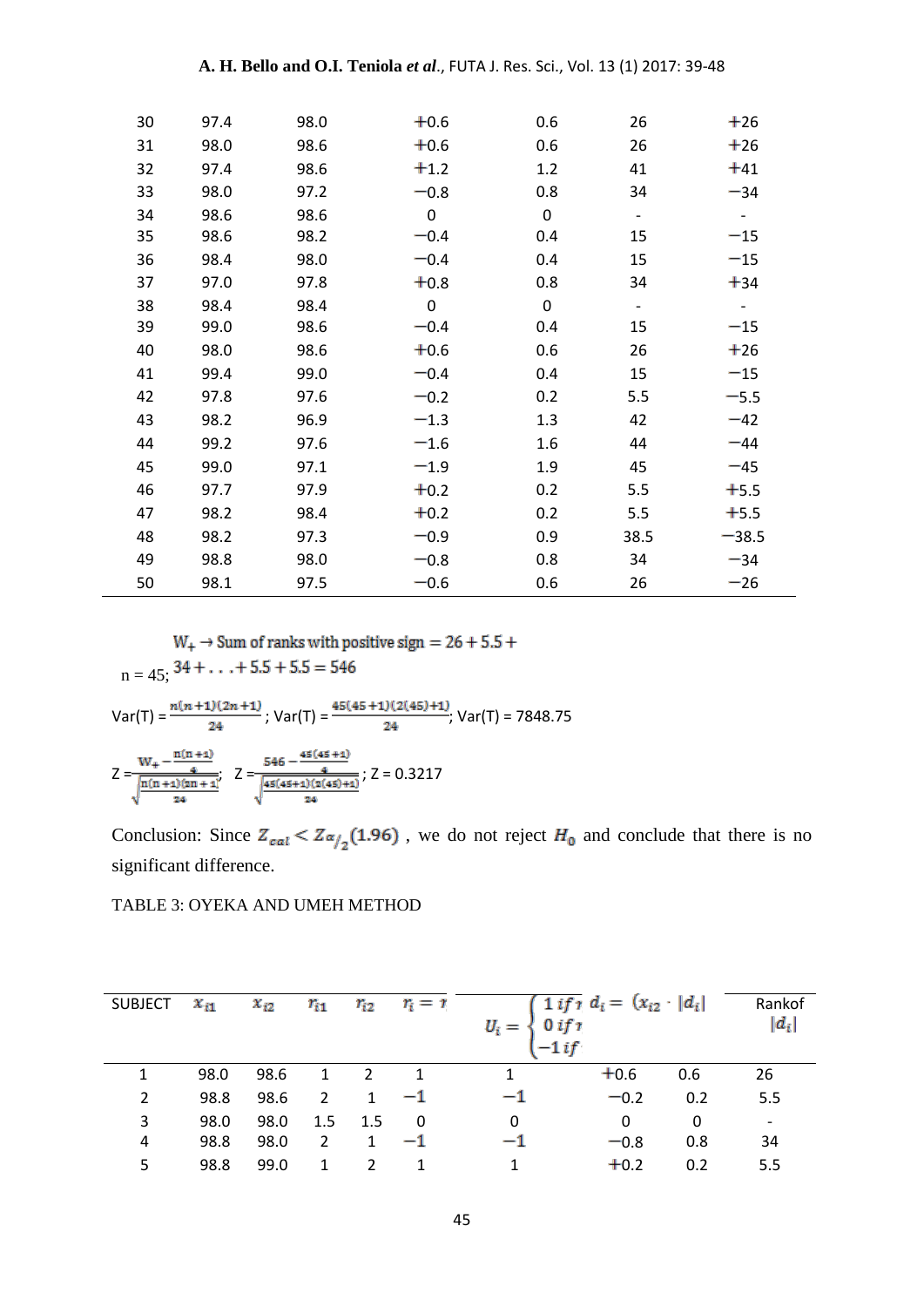| 6  | 97.6 | 98.4 | 1              | 2              | $\mathbf{1}$     | $\mathbf{1}$ | $+0.8$           | 0.8              | 34                       |
|----|------|------|----------------|----------------|------------------|--------------|------------------|------------------|--------------------------|
| 7  | 98.6 | 98.4 | $\overline{2}$ | $\mathbf{1}$   | $^{-1}$          | $-1$         | $-0.2$           | 0.2              | 5.5                      |
| 8  | 98.6 | 98.4 | $\overline{2}$ | $\mathbf{1}$   | $^{-1}$          | $^{-1}$      | $-0.2$           | 0.2              | 5.5                      |
| 9  | 98.8 | 98.4 | $\overline{2}$ | $\mathbf{1}$   | $^{-1}$          | $^{-1}$      | $-0.4$           | 0.4              | 15                       |
| 10 | 98.0 | 98.6 | $\mathbf{1}$   | $\overline{2}$ | $\mathbf{1}$     | $\mathbf 1$  | $+0.6$           | 0.6              | 26                       |
| 11 | 98.2 | 98.6 | $\mathbf{1}$   | $\overline{2}$ | $\mathbf 1$      | $\mathbf 1$  | $+0.4$           | 0.4              | 15                       |
| 12 | 98.0 | 98.8 | $\mathbf{1}$   | $\overline{2}$ | $\mathbf{1}$     | $\mathbf 1$  | $+0.8$           | 0.8              | 34                       |
| 13 | 98.0 | 98.6 | $\mathbf{1}$   | $\overline{2}$ | $\mathbf{1}$     | $\mathbf{1}$ | $+0.6$           | 0.6              | 26                       |
| 14 | 97.0 | 97.0 | 1.5            | 1.5            | $\mathbf 0$      | 0            | $\pmb{0}$        | $\pmb{0}$        | $\overline{\phantom{a}}$ |
| 15 | 97.2 | 97.0 | $\overline{2}$ | $\mathbf{1}$   | $^{-1}$          | $^{-1}$      | $-0.2$           | 0.2              | 5.5                      |
| 16 | 98.2 | 98.8 | $\mathbf{1}$   | $\overline{2}$ | $\mathbf{1}$     | $\mathbf 1$  | $+0.6$           | 0.6              | 26                       |
| 17 | 98.1 | 97.3 | 2              | $\mathbf 1$    | $^{-1}$          | $^{-1}$      | $-0.8$           | 0.8              | 34                       |
| 18 | 98.2 | 98.7 | $\mathbf{1}$   | $\overline{2}$ | $\mathbf{1}$     | $\mathbf 1$  | $+0.5$           | 0.5              | 20.5                     |
| 19 | 98.5 | 97.4 | $\overline{2}$ | $\mathbf{1}$   | $^{-1}$          | $^{-1}$      | $-1.1$           | 1.1              | 40                       |
| 20 | 98.5 | 98.9 | $\mathbf 1$    | $\overline{2}$ | $\mathbf{1}$     | $\mathbf 1$  | $+0.4$           | 0.4              | 15                       |
| 21 | 99.0 | 98.6 | $\overline{2}$ | $\mathbf 1$    | $^{-1}$          | $^{-1}$      | $-0.4$           | 0.4              | 15                       |
| 22 | 98.0 | 99.5 | $\mathbf{1}$   | $\overline{2}$ | $\mathbf{1}$     | $\mathbf 1$  | $+1.5$           | 1.5              | 43                       |
| 23 | 97.0 | 97.5 | $\mathbf{1}$   | $\overline{2}$ | $\mathbf{1}$     | $\mathbf 1$  | $+0.5$           | 0.5              | 20.5                     |
| 24 | 97.3 | 97.3 | 1.5            | 1.5            | $\pmb{0}$        | 0            | $\boldsymbol{0}$ | 0                | $\blacksquare$           |
| 25 | 97.3 | 97.6 | $\mathbf{1}$   | $\overline{2}$ | $\mathbf{1}$     | $\mathbf 1$  | $+0.3$           | 0.3              | $10\,$                   |
| 26 | 98.1 | 98.2 | $\mathbf{1}$   | $\overline{2}$ | $\mathbf{1}$     | $\mathbf{1}$ | $+0.1$           | 0.1              | $\mathbf{1}$             |
| 27 | 97.8 | 98.7 | $\mathbf{1}$   | $\overline{2}$ | $\mathbf{1}$     | $\mathbf 1$  | $+0.9$           | 0.9              | 38.5                     |
| 28 | 99.0 | 99.4 | $\mathbf{1}$   | $\overline{2}$ | $\mathbf{1}$     | $\mathbf 1$  | $+0.4$           | 0.4              | 15                       |
| 29 | 97.6 | 98.2 | $\mathbf{1}$   | $\overline{2}$ | $\mathbf{1}$     | $\mathbf 1$  | $+0.6$           | 0.6              | 26                       |
| 30 | 97.4 | 98.0 | $\mathbf{1}$   | $\overline{2}$ | $\mathbf{1}$     | $\mathbf{1}$ | $+0.6$           | 0.6              | 26                       |
| 31 | 98.0 | 98.6 | 1              | $\overline{2}$ | $\mathbf{1}$     | $\mathbf 1$  | $+0.6$           | 0.6              | 26                       |
| 32 | 97.4 | 98.6 | $\mathbf{1}$   | $\overline{2}$ | $\mathbf{1}$     | $\mathbf{1}$ | $+1.2$           | 1.2              | 41                       |
| 33 | 98.0 | 97.2 | $\overline{2}$ | $\mathbf{1}$   | $^{-1}$          | $^{-1}$      | $-0.8$           | 0.8              | 34                       |
| 34 | 98.6 | 98.6 | 1.5            | 1.5            | $\boldsymbol{0}$ | 0            | $\pmb{0}$        | $\boldsymbol{0}$ |                          |
| 35 | 98.6 | 98.2 | $\overline{2}$ | $\mathbf 1$    | $^{-1}$          | $^{-1}$      | $-0.4$           | 0.4              | 15                       |
| 36 | 98.4 | 98.0 | 2              | $\mathbf{1}$   | $^{-1}$          | $^{-1}$      | $-0.4$           | 0.4              | 15                       |
| 37 | 97.0 | 97.8 | $\mathbf 1$    | $\overline{2}$ | $\mathbf{1}$     | $\mathbf 1$  | $+0.8$           | 0.8              | 34                       |
| 38 | 98.4 | 98.4 | 1.5            | $1.5\,$        | $\pmb{0}$        | $\pmb{0}$    | $\pmb{0}$        | $\boldsymbol{0}$ | $\overline{\phantom{0}}$ |
| 39 | 99.0 | 98.6 | $\overline{2}$ | $\mathbf{1}$   | $^{-1}$          | $^{-1}$      | $-0.4$           | 0.4              | 15                       |
| 40 | 98.0 | 98.6 | $\mathbf 1$    | $\overline{2}$ | $\mathbf{1}$     | $\mathbf{1}$ | $+0.6$           | 0.6              | 26                       |
| 41 | 99.4 | 99.0 | $\overline{2}$ | $\mathbf{1}$   | $^{-1}$          | $^{-1}$      | $-0.4$           | 0.4              | 15                       |
| 42 | 97.8 | 97.6 | $\overline{2}$ | $\mathbf{1}$   | $^{-1}$          | $^{-1}$      | $-0.2$           | 0.2              | 5.5                      |
| 43 | 98.2 | 96.9 | $\overline{2}$ | $\mathbf{1}$   | $^{-1}$          | $^{-1}$      | $-1.3$           | 1.3              | 42                       |
| 44 | 99.2 | 97.6 | $\overline{2}$ | $\mathbf 1$    | $^{-1}$          | $^{-1}$      | $-1.6$           | 1.6              | 44                       |
| 45 | 99.0 | 97.1 | $\overline{2}$ | $\mathbf{1}$   | $^{-1}$          | $^{-1}$      | $-1.9$           | 1.9              | 45                       |
| 46 | 97.7 | 97.9 | $\mathbf 1$    | $\overline{2}$ | $\mathbf 1$      | $\mathbf 1$  | $+0.2$           | 0.2              | 5.5                      |
| 47 | 98.2 | 98.4 | $\mathbf{1}$   | $\overline{2}$ | $\mathbf{1}$     | $\mathbf{1}$ | $+0.2$           | 0.2              | 5.5                      |
| 48 | 98.2 | 97.3 | $\overline{2}$ | $\mathbf 1$    | $^{-1}$          | $^{-1}$      | $-0.9$           | 0.9              | 38.5                     |
| 49 | 98.8 | 98.0 | $\overline{2}$ | $\mathbf{1}$   | $^{-1}$          | $^{-1}$      | $-0.8$           | 0.8              | 34                       |
| 50 | 98.1 | 97.5 | $\overline{2}$ | $\mathbf 1$    | $^{-1}$          | $^{-1}$      | $-0.6$           | 0.6              | 26                       |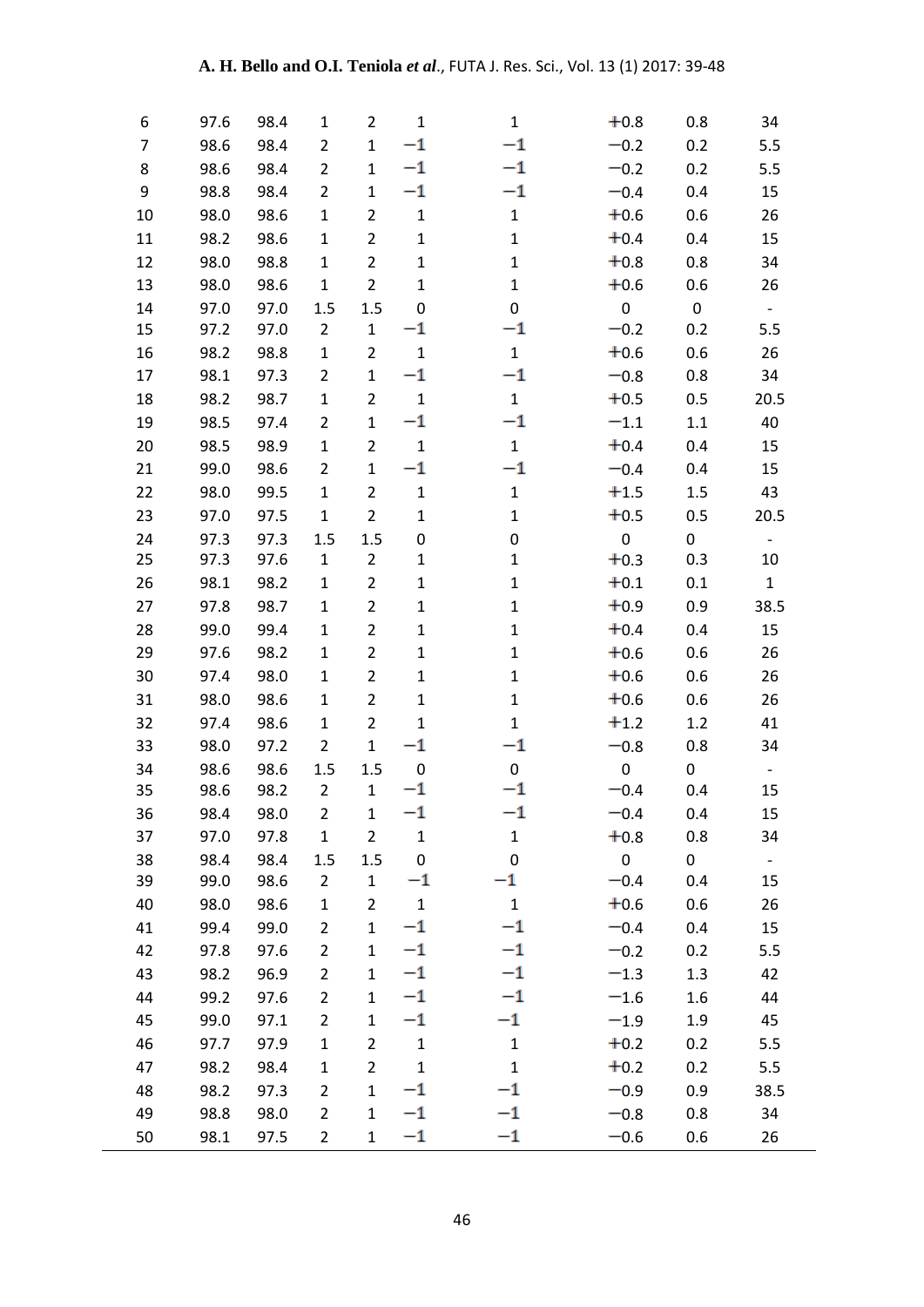n=50,  $f^+ \rightarrow$  number of  $1^s = 24$ ,  $f^- \rightarrow$  number of  $-1^s = 21$ ,  $f^0 \rightarrow$  number of  $0^s = 5$ 

$$
\hat{\pi}^+ = \frac{f^+}{n} = \frac{24}{50} = 0.48 \; ; \; \hat{\pi}^- = \frac{f^-}{n} = \frac{21}{50} = 0.42 \; ; \; \hat{\pi}^0 = \frac{f^0}{n} = \frac{5}{50} = 0.1
$$
\n
$$
W = f^+ - f^- \; ; \; W = 24 - 21 \; ; \; W = 3
$$

Var(W) =  $n(\hat{\pi}^+ + \hat{\pi}^-) - \frac{w^2}{n}$ ; Var (W) = 44.82

$$
\chi^2 = \frac{w^2}{var(w)} \qquad \qquad \chi^2 = 0.201 \tag{16}
$$

Conclusion: Since  $0.201 < 5.02$ , we do not reject the null hypothesis and conclude that there is no difference between the population medians.

**MINIMUM VARIANCE:** The statistical test with the minimum variance is said to be a better estimator. Variance of Wilcoxon Signed Rank Test is 7848.75 which is greater than the variance of the Proposed Method of 44.82. Hence, the proposed method has the minimum variance.

### **STANDARD ERROR**

The standard error of Wilcoxon Signed Rank Test is

$$
S_E = \frac{SD}{\sqrt{n}}, \text{ where } S.D = \sqrt{\frac{n(n+1)(2n+1)}{24}}
$$
  
\n
$$
S.D = \sqrt{\frac{45(45+1)(2(45)+1)}{24}} = 88.593;
$$
  
\n
$$
S_E = \frac{88.593}{\sqrt{45}} = 13.207
$$

The standard error of the proposed method is;

S  
\n
$$
D = \sqrt{n(\hat{\pi}^+ + \hat{\pi}^-) - \frac{w^2}{n}} = \sqrt{50(0.48 + 0.42) - \frac{3^2}{50}} = 6.695
$$
\n
$$
S_E = \frac{6.695}{\sqrt{50}} = 0.947
$$

#### **EFFICIENCY**

The efficiency of the proposed test statistic "W" relative to Wilcoxon signed rank test "T" RE(W,T) =  $\frac{Var(T)}{Var(W)}$  RE(W, T) =  $\frac{7848.75}{44.82}$  $RE(W,T) = 175.12$ 

#### **RESULTS AND DISCUSSION**

The test of normality was first carried out to ensure that the data does not violate the nonnormal assumption. The Kolmogorov-Smirnov test gave a p-value of 0.036 for day1 and 0.003 for day2, which was less than 0.05  $a\alpha$  level of significance. Therefore, it was concluded that the data did not follow a normal distribution.

The sign test analysis gave a Z-value of 0.2981 which was compared to the tabulated  $Z_{\alpha_{12}}$  value

of 1.9.Since  $0.2981 < 1.9$ ; it implied that the distribution of the two groups were the same. The SPSS analysis has a Z-value of  $-0.298$ . The p-value was 0.766 which was greater than the alpha level 0.05; hence, the distribution are the same.

The Wilcoxon signed rank test had a Z-value of 0.3217. Since  $0.3217 < 1.9$ , it implied there was no significant difference between the temperature at day one and day two. The Z-value from the SPSS output is  $-0.323$ . The P-value of 0.747 was greater than the alpha level of 0.05; hence, there was no significant difference between the temperatures.

Also, the proposed method analysis had a  $X^2 =$  $0.201 \ll X^2_{0.975,1} = 5.02$ ; therefore, we did not reject the null hypothesis and conclude the population medians are equal.

The proposed method had the minimum variance of 44.82 compared to the variance of Wilcoxon signed rank test with a variance of 7848.75. Minimum variance showed that the proposed method is much better than the Wilcoxon signed rank test which was better than the Sign test. Standard Error of proposed method was 0.947 while standard error of Wilcoxon signed rank is 13.207. Hence, the proposed method is better than the Wilcoxon signed rank test and the sign test. Finally, the efficiency of the proposed test